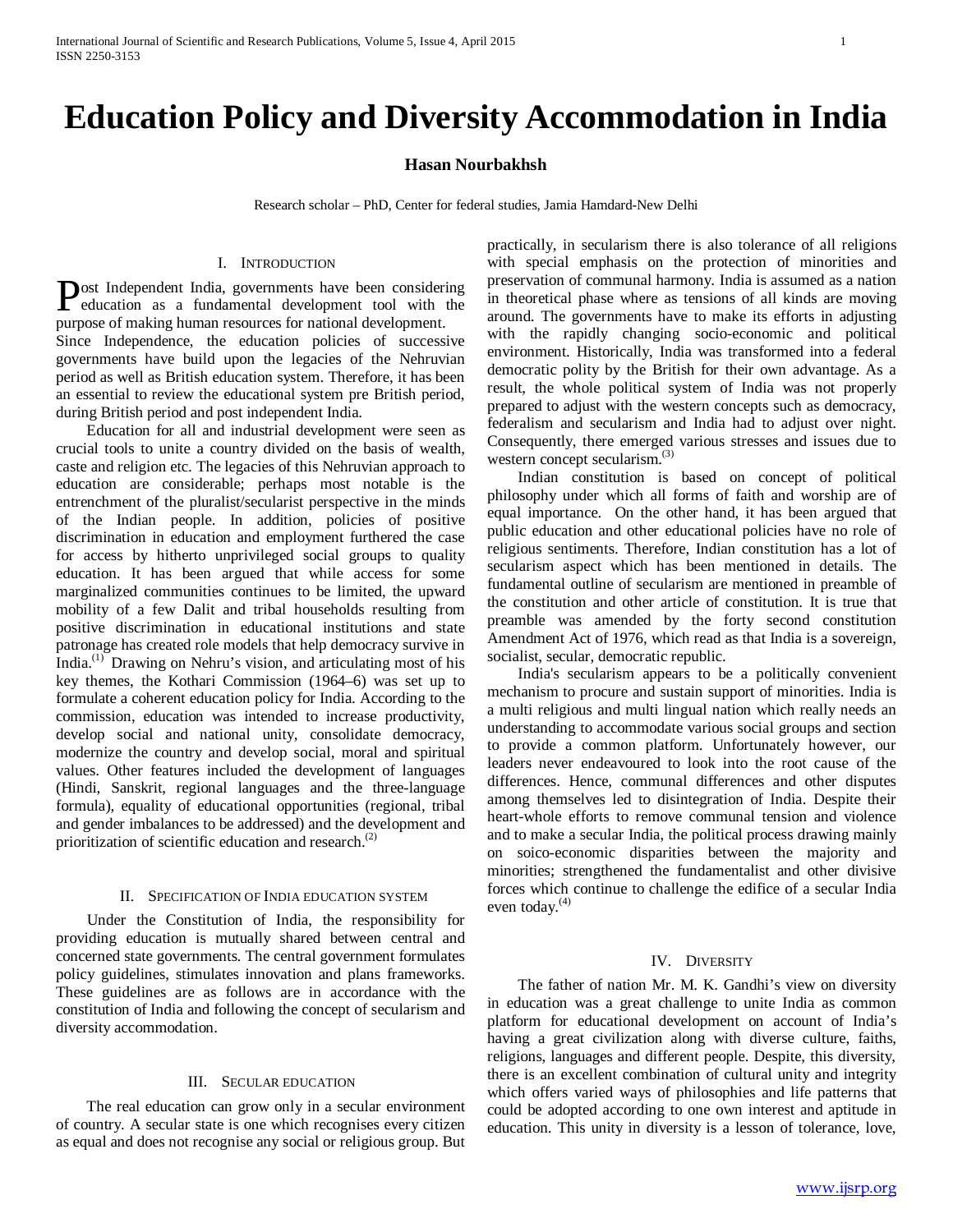understanding and sacrifice for the welfare of all. Therefore, Gandhi always defended for these principles made efforts to promote a society based on these qualities; It is suitable to recollect that 'Gandhi saw, in the whole of geographical India one country, and in her people, one nation.<sup>(5)</sup>

 Therefore, the principal object of the state lies in maintaining the secular structure of the society; promote spirit of veneration and tolerance, harmony and peace. Any disturbances may be solved through non-violent means assisted by enlightened public. To relish the cultural confluence of the society, Gandhi stressed the importance of respect and forbearance towards others' religious, and cultural practices, languages, and educational institutions." The imparting of education should facilitate the upkeep of diverse cultural traditions and harmony and the state should be vigilant not to divert itself from its assigned role of being a custodian of its diverse society. <sup>(6)</sup>

#### V. GANDHI PHILOSOPHIES

 Gandhi's philosophy of education popularly recognised as Basic Education system. He explored this idea from scientific research, politics, child development and successful experiment of his ideas on education in South Africa and India.<sup>(7)</sup> Gandhi proposed at holistic education of individual, making India self reliant creation of peaceful communities all over India based on non violence and political freedom of India from British.

 Gandhi also focused on inclusion of religious instruction into curriculum apart from their own interest area. According to him, study of other religious besides one's own religion gives an opportunity to unite of all religions. On the other hand Gandhi does not believe that the state should take into consideration itself or cope up with any religious education. He only argued that religious education must be the only concern of religious associations. Gandhi never promoted the concept of mixing up religion with ethics. Even that the government feels the need of the religious instruction to be included in education, it is imperative that the religious instruction offered should be of the best type; says Gandhi. The aim of all religious teaching has to make men more tolerant and broad minded.<sup>(8)</sup>

 Gandhi's concept of pluralism is indivisible from religion but is free from rigidity. On the other hand, social order, in a way, is also an addition of cultural pluralism in society. Gandhi was always against isolating any singular cultural feature supported any individual identity of a community in broader aspect of a society. Gandhi's faith in the Indian cultural plurality was undiminished; this plurality, he perceived, existed even in undivided India. This plurality is especially necessary in addressing the common grievances, which he termed as matters of all-India concern.<sup>(9)</sup>

## VI. COEXISTENCE

 Coexistence is a state of mind shared by society members who recognize the rights of another group to exist peacefully as a legitimate, equal partner with whom disagreements have to be resolved in nonviolent ways. Achieving coexistence is a great challenge because of the negative relations between the two

groups. It is in this context education plays an important for  $coexistence.<sup>(10)</sup>$ 

 After the efforts made by policy makers with reference to peaceful coexistence in the society in India, it has been experiencing that there have been a number of challenges such as the reservation on ground of caste and religion gave a negative point in Indian education system. On the other hand, high level of corruption in the allocation of seats of institutions of higher studies hamper the concept of coexistence. Though there are disparities between the objectives and their implementation in education but still education system in India has come a long way and will continue to improve in the future.

### VII. PLURALISM

 From sociological point of view, education plays a vital role in society where an individual is a member of that society. Hence, the educational system of any society is concerned with society structure. A plural society in which there is inclusion of every section of society without any discrimination. In Indian context, it can be said that it is a multi cultural and multi plural society, where when one talks of education, one thinks in many ways of the community, its' ups and downs, its conflicts. On the other hand, a community is not supposed to be defined by the boundaries but by the sharing of life. It is in this context, the educational system of the country is guided by constitution which focuses on a socialist, secular and democratic polity. Therefore, relationship between educational system and society is mutual; sometimes the society influences changes in educational system and at other times the educational system influences changes in the society. The education system should emphasize the development of fundamental social, moral and spiritual values. There should also be some provision, in a multireligious, democratic society like that of India, for giving some instruction about the different religions. $(11)$ 

 Indian educational system suffers from so many drawbacks. Hence, education policies are formulated in accordance with provision where there must be treatment of all religions on an equal footing and the promotion of a wide religious culture among all students, it now presents a valid alternative to strict secularism, which precludes the inclusion of any religious aspect in the formal curriculum. $(12)$  Thus the Indian education system needs a complete renovation through proper legislation and its effective implementation. Legislations should be made taking into account the all type of diversities of state.

#### VIII. MULTILINGUALISM

 Indian experiences of the concept of multilingualism is more or less theoretical as all programmes and polices are formulated using two to three languages at different level or points. This system cannot be said true multilingualism as India having a wide no. of regional languages spoken through out the country. Even, in school, colleges and universities level, the teachers do not use multiple languages for teaching school subjects other than the languages themselves and, hence, they are not multilingual education in the strict sense of the term. $(13)$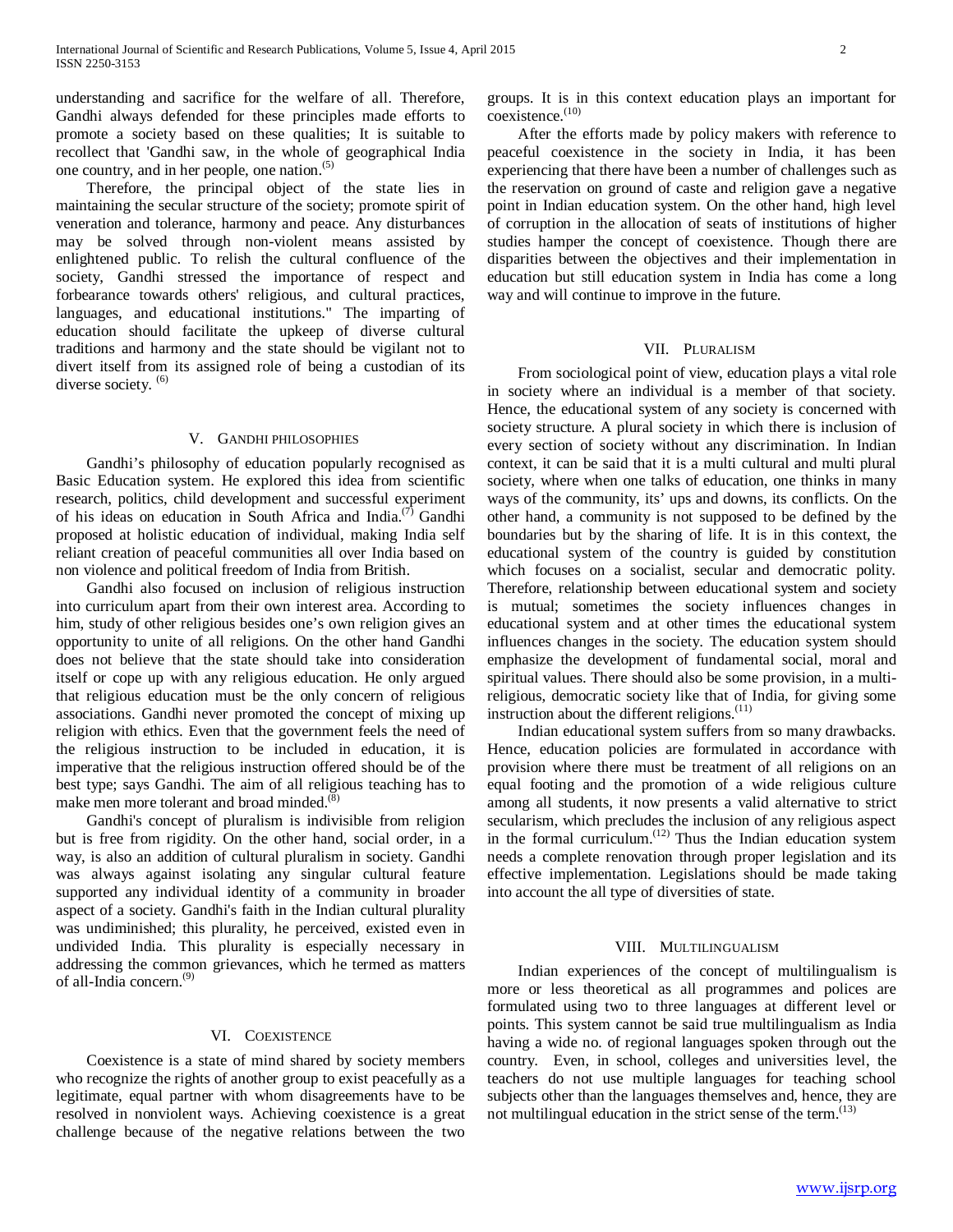As I have already pointed out earlier in previous chapter that the issue of use of multiple languages as medium of instruction for teaching (a feature of multilingual education system) is not comprehensively mentioned in Indian education system. Thus, various programmes and policies of education in school, colleges, universities and higher education levels are only nominally multilingual in a broad sense since they either teach multiple languages as subjects or use different languages for instruction in successive phases of education. For example, a student may be instructed in a mother tongue up to a particular level in school, may change to the regional majority language subsequently and to English in the University level as the medium of teaching. However, the languages used do not consider children's home language background. Also, while subjects such as Mathematics and Science (which are perceived to be more important) are taught in English, Hindi is used for teaching of subjects like Social Studies. $(14)$ 

# **National Education System and Education Policy Documents**

 After independence from British rule in 1947 the Indian National leaders realized the underlying faults in the system of British education as it was colonial in nature. It was already designed to prepare Indians only for taking certain subordinate positions in Government offices. Therefore, policy of national education policy was the need of the hour. Education and national development in every sphere must go together. To achieve the goals of personal, economic, social, political and cultural development, it is necessary to make appropriate provisions for an integrated programme of education for people who happen to be living at different levels of development, possessing different linguistic, social and cultural attributes. With these purposes, Independent India established various committees and commissions for educational reforms. These committees and commissions have formulated educational aims and objective which laid the foundation of India's National Education System.<sup>(15)</sup>

# **Analytical Study (National Education System and Educational Policy Documents)**

 Soon after India got independence from British in the year 1947, education became a matter of concern as education system of India was introduced by British rule had been full of western style and content which always fulfilled the goals and objective of colonial rules. Therefore, successive Governments of India has treated "education" as an important sector and has undertaken major steps in this field since Independence. In this process, it has been realized by national leader and policy makers that education could be utilized as instrument in order to curb the problems of poverty and unemployment. Therefore, Education in India has always been one of the few sectors which have enjoyed social, economic, political, constitutional and statutory importance in the country throughout over six decades of independence. To achieve the above the goals, the government has been active in prioritizing education globally through international conventions and declarations, viz., Convention against Discrimination in Education, the United National Declaration of Human Rights and the International Convention of Economic, Social and Cultural Rights.

 First of all, the Constitution of India itself protects education at elementary level under Articles 46, 330, 332, 335, 338, 342 and the Fifth and Sixth Schedules. On the other hand, in order to provide education to minorities, there has been provision under Article 30(1) facilitates establishment and administration of education by minority groups. With the purpose of rising high literacy after independence, I can make argue that government has also placed education as a concurrent responsibility under which Centre and State Government makes policies as per need and situation of education. These steps highlight the efforts of the policy makers to provide every possible opportunity to benefit every section of society through education. It can be said that the Government has always responded to the changing requirements of education system in India with policies and legislations. After Independence, India has seen a number of education policies such as University Commission 1948, followed by Kothari Commission 1964-66. In order to give a proper shape of recommendation, India has set up its first National Policy on Education in 1968, later on National Policy on Education in 1986. On the basis of reports and suggestion made by Commission the government formulated concept of National System of Education under which every student has access to education of similar class up to certain level irrespective of location, caste, gender or belief of a similar class. A common school system has been introduced under 1968 policy of education which is the basis of ordinary structure of education 10+2+3 has been accepted and recognized throughout the country. Beside, many efforts have been made to have the  $+2$ phase in senior secondary education, which is accepted all over the country as part of the school education. On the other hand, these polices stressed a common educational structure based on a national curricular frame work. The content under national education included the history of India's freedom movement, the constitutional obligations and other contents essential to nurture national identity. It was also ensured that all educational programmes must be carried on in strict conformity with secular values and plural society as well as application of science and technology must be applied. Apart from these achievements in educational sector, success of education polices could also be linked to other area in society. It laid the foundation of equality in education through providing educational opportunity by attending to the specific needs of needy, emphasising huge investment in the development of the child. These police also gave priorities on Non formal education and higher education provided an opportunity to reflect on the critical, social, economic, cultural, moral and spiritual issues facing humanity.

However, even after over 60 years of independence, we are far away from the goal of universal literacy. The reason behind this is lack in implementation of the policies. The structure of education in India is one of the most simplified and better thought after in the world. Despite this, an urgent needs to transform the educational system in keeping with the needs and aspirations of the people, to improve its quality. There are a number of areas where attentions are required such as on quality of teachers, students, administrators and even the general public, which have been even more inadequate in the six three decades. On the other hand, simultaneous effort must be made with the purpose of transforming society and education in keeping with the national goals of socialism and democracy and the ultimate